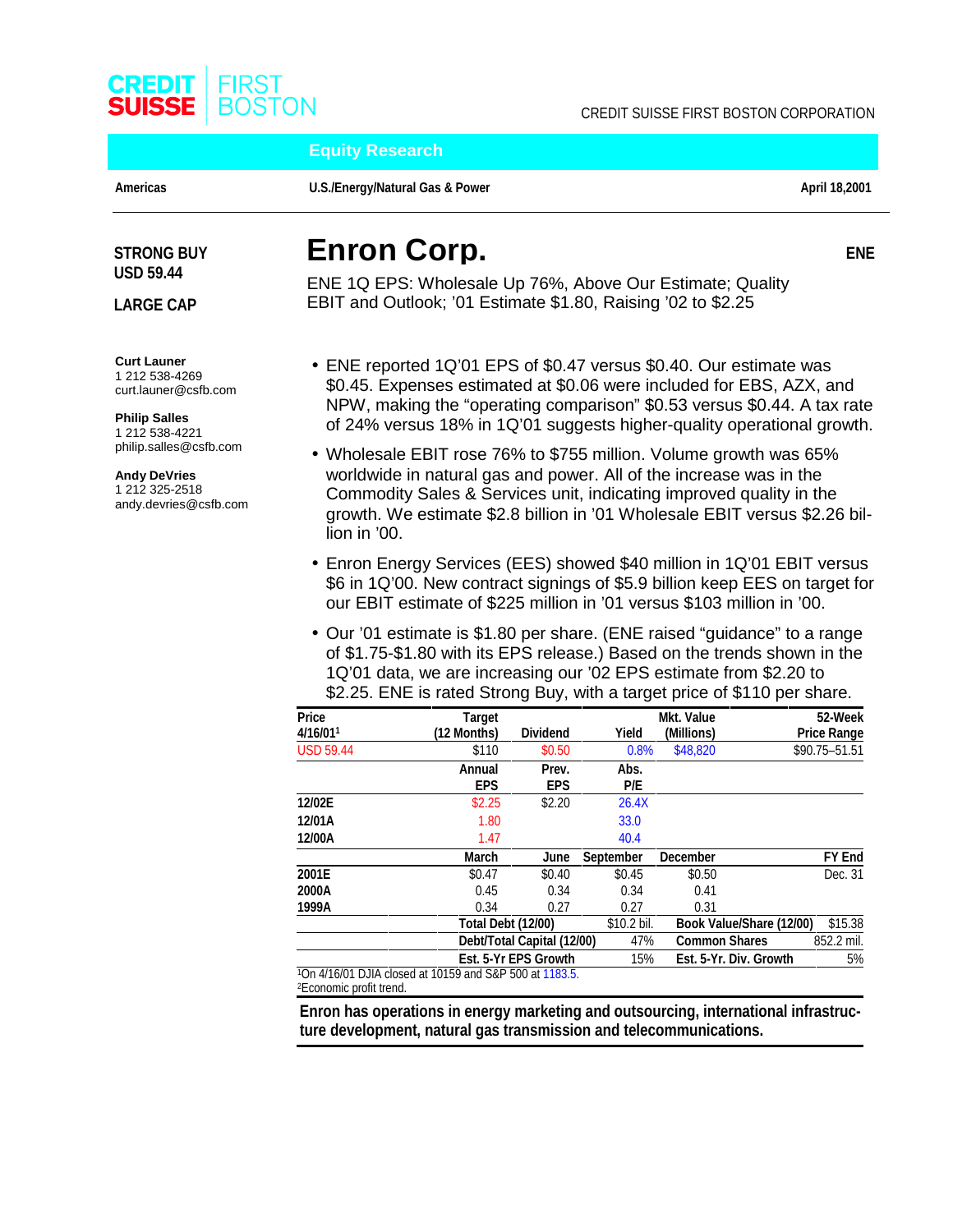### **Investment Summary**

|                                               | Based on the trends shown in the 1Q'01 data, we are increasing our '02 EPS<br>estimate from \$2.20 to \$2.25. Our '01 estimate is \$1.80 per share. (ENE raised<br>"guidance" to a range of \$1.75-1.80 with its EPS release.) ENE is rated Strong<br>Buy with a target price of \$110 per share.                                                                                                                                  |  |  |  |  |  |
|-----------------------------------------------|------------------------------------------------------------------------------------------------------------------------------------------------------------------------------------------------------------------------------------------------------------------------------------------------------------------------------------------------------------------------------------------------------------------------------------|--|--|--|--|--|
|                                               | <b>First Quarter Review</b>                                                                                                                                                                                                                                                                                                                                                                                                        |  |  |  |  |  |
|                                               | ENE reported 1Q'01 earnings of \$0.47 per share versus \$0.40 a year ago.<br>The results include about \$0.06 of expenses for Enron Broadband Services,<br>Azurix, and NewPower, making the operating EPS comparison \$0.53 versus<br>\$0.44.                                                                                                                                                                                      |  |  |  |  |  |
|                                               | The upside from our estimate was produced by ENE's Wholesale business,<br>which showed an increase of 76% in 1Q'01, and from the Enron Energy Services<br>(EES) unit, which showed \$40 million in 1Q'01 EBIT compared with \$6 million a<br>year ago. The Wholesale increase related to better-than-expected volume growth<br>(worldwide gas and power up 65%) and pricing volatility. EES showed a 120%<br>increase in revenues. |  |  |  |  |  |
| <b>Wholesales Services</b>                    | ENE's Wholesale businesses delivered an increase of 76% in EBIT, \$755 million<br>versus \$429 million in 1Q'00, ahead of expectations based on volumes for natural<br>gas, which were up by 55%, and for power, which rose by 109%.                                                                                                                                                                                               |  |  |  |  |  |
|                                               | The Commodity Sales & Services portion of Wholesale showed EBIT of \$785<br>million versus \$246 million in 1Q'00 (up 207%) driven by EnronOnline, physical<br>volumes, and the impact of Wholesale business in Europe all ahead of our pro-<br>jections. The Assets & Investments portion EBIT was \$59 million versus \$220<br>million, with the decline related to an absence of asset sales this quarter.                      |  |  |  |  |  |
|                                               | In 1Q'01, total natural gas volumes increased 55% to 36.5 billion cubic feet per<br>day, power volumes increased 109% to 231.6 million megawatt hours, and finan-<br>cial settlements increased 113% to 302.7 billion cubic feet equivalent per day.                                                                                                                                                                               |  |  |  |  |  |
| <b>Retail Energy</b>                          | Enron Energy Services (EES) showed EBIT of \$40 million versus \$6 million in<br>1Q'00 on revenues of \$693 million. EES reported new contracts of \$5.9 billion<br>during the quarter, in-line with estimates for EES contracts, which keeps EES on<br>target for our EBIT estimate of \$225 million in '01 (versus \$111 million in '00).                                                                                        |  |  |  |  |  |
| <b>Transportation &amp; Distri-</b><br>bution | ENE's T&D unit showed 1Q'01 EBIT of \$193 million versus \$233 million a year<br>ago. ENE's Pipeline group showed \$133 million of 1Q'01 EBIT versus \$128 mil-<br>lion in 1Q'00. Portland General reported an decrease in EBIT to \$60 million in<br>1Q'01 versus \$105 million in 1Q'00, reflecting higher power costs.                                                                                                          |  |  |  |  |  |
| <b>Broadband Services</b>                     | Enron Broadband Services (EBS) reported revenues of \$83 million and an EBIT<br>loss of \$35 million. For the full year, we continue to look for an expense of about<br>\$120 million.                                                                                                                                                                                                                                             |  |  |  |  |  |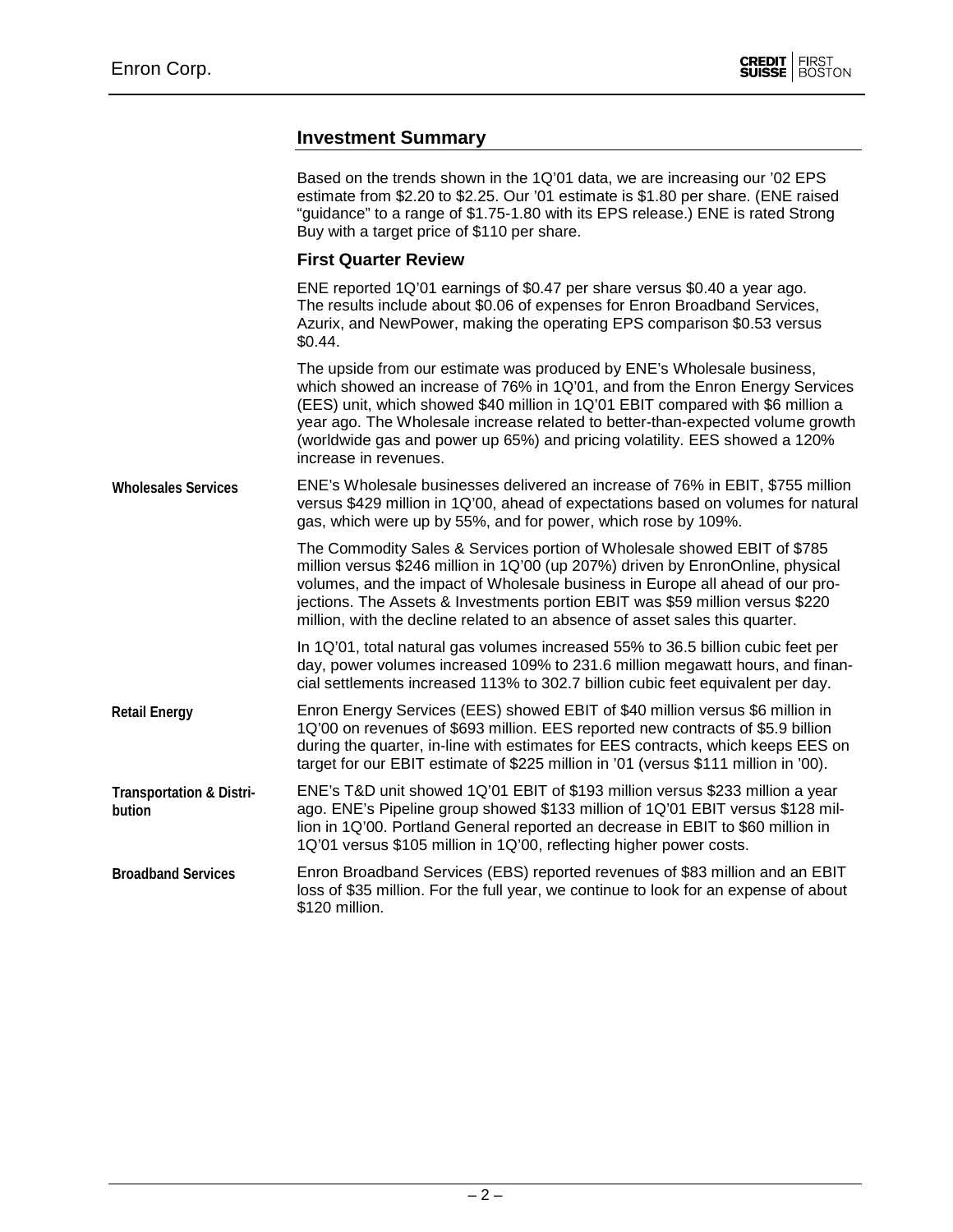### **Enron "Files" for \$570 Million in PCG Bankruptcy; Becomes Part of Creditors Committee; Immaterial EPS Impact After Reserves**

Press reports last week, confirmed by ENE, indicate that the company has filed a request to be part of the creditors committee in the PCG bankruptcy, indicating a claim for \$580 million. This amount is larger than previous indications because it includes credits that the Enron Energy Services (EES) unit is owed based on its contracts with California customers.

Net of reserves and credit insurance, we expect the impact of this claim, even if it is unpaid, to be immaterial to our estimates. We anticipate some concern that the amount is larger than previously thought, beginning a trend that others making claims in the bankruptcy may follow.

**N.B.:** CREDIT SUISSE FIRST BOSTON CORPORATION may have, within the last three years, served as a manager or co-manager of a public offering of securities for or makes a primary market in issues of any or all of the companies mentioned.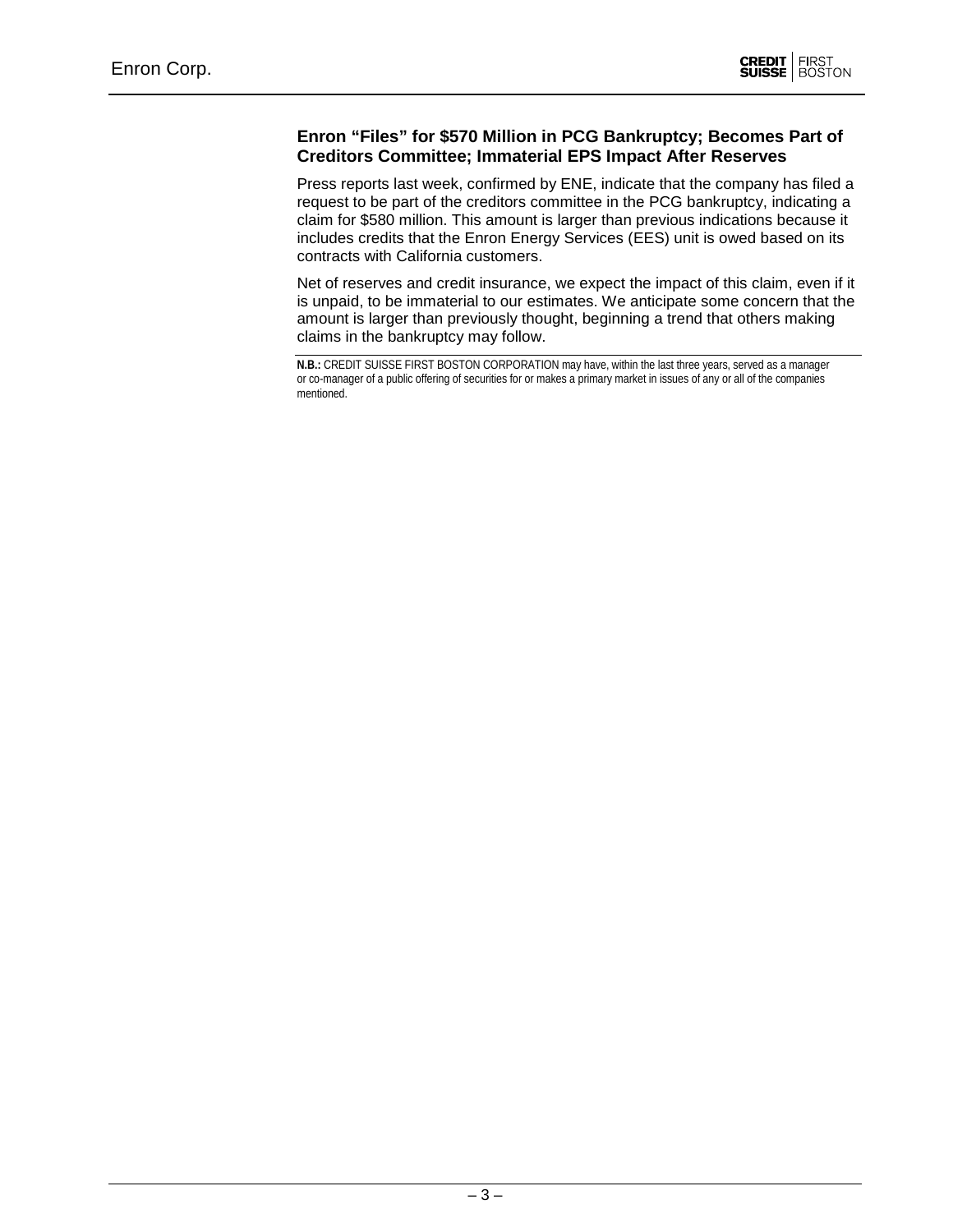#### **Table 1 Statement of Income**

|                                                                                         | 2002E   | 2001E   | 2000    | 1999    | 1998    | 1997<br>(PGN 7/1)           |
|-----------------------------------------------------------------------------------------|---------|---------|---------|---------|---------|-----------------------------|
| <b>Earnings before interest, minority interest and taxes (includes equity earnings)</b> |         |         |         |         |         |                             |
| Enron Gas Pipeline Group (GPG)                                                          | \$418.2 | \$388.0 | \$391.0 | \$380.0 | \$351.0 | \$364.0                     |
| <b>Portland General</b>                                                                 | 289.1   | 284.2   | 341.0   | 305.0   | 286.0   | 114.0                       |
| <b>Commodity Sales and Services</b>                                                     | 2,949.0 | 2,685.0 | 1,622.0 | 610.0   | 411.0   | 249.0                       |
| <b>Energy Assets and Investments</b>                                                    | 585.0   | 556.0   | 899.0   | 850.0   | 709.0   | 565.0                       |
| Asset Development and Construction                                                      |         |         |         |         |         | 77.0                        |
| Cash and Physical                                                                       |         |         |         |         |         | 310.0                       |
| <b>Risk Management</b>                                                                  |         |         |         |         |         | 143.0                       |
| Finance and Investing<br>Unallocated expenses                                           | (300.0) | (329.0) | (259.0) | (171.0) | (152.0) | 284.0<br>(160.0)            |
| Wholesale Energy Operations & Services                                                  | 3,234.0 | 2,912.0 | 2,252.0 | 1,299.0 | 968.0   | 654.0                       |
| International Gas & Power Services (EI)                                                 | 1,293.6 | 1,164.8 | 900.8   | 519.6   | 387.2   | 255.1                       |
| E&P (EOG+Corp hedge)                                                                    | 0.0     | 0.0     | 0.0     | 65.0    | 128.0   | 183.0                       |
| Enron Energy Services (EES)                                                             | 425.0   | 225.0   | 111.0   | (50.0)  | (119.0) | (107.0)                     |
| Enron Broadband Services (EBS)                                                          | (100.0) | (120.0) | (60.0)  | 0.0     | 0.0     | 0.0                         |
| Corporate/Other (incl. EREC, EOTT)                                                      | (400.0) | (458.0) | (289.0) | (37.0)  | (8.0)   | (31.0)                      |
| Total                                                                                   | 3,866.3 | 3,231.2 | 2,746.0 | 1,982.0 | 1,621.0 | 1,177.0                     |
|                                                                                         |         |         |         |         |         |                             |
| Interest expense, net                                                                   | (840.0) | (831.0) | (838.0) | (656.0) | (550.0) | (401.0)                     |
| Dividends on pfd stock of subsidiary                                                    | (72.0)  | (72.0)  | (77.0)  | (76.0)  | (77.0)  | (69.0)                      |
| Minority interest in E&P (53%)                                                          | 0.0     | 0.0     | 0.0     | 6.0     | (24.0)  | (80.0)                      |
| Minority interest                                                                       | (160.0) | (160.0) | (154.0) | (141.0) | (53.0)  | 0.0                         |
|                                                                                         |         |         |         |         |         |                             |
| Pretax income                                                                           | 2,794.3 | 2,168.2 | 1,677.0 | 1,115.0 | 917.0   | 627.0                       |
| Income tax                                                                              | 698.6   | 566.5   | 411.0   | 158.0   | 219.0   | 137.7                       |
| Tax rate                                                                                | 25.0%   | 26.1%   | 24.5%   | 14.2%   | 23.9%   | 22.0%                       |
|                                                                                         |         |         |         |         |         |                             |
| Net income                                                                              | 2,095.7 | 1,601.6 | 1,266.0 | 957.0   | 698.0   | 489.3                       |
| Preferred dividends                                                                     | 84.0    | 83.0    | 83.0    | 66.0    | 17.0    | 17.0                        |
|                                                                                         |         |         |         |         |         |                             |
| Recurring net to common                                                                 | 2,011.7 | 1,518.6 | 1,183.0 | 891.0   | 681.0   | 472.3                       |
| EES gain                                                                                | 0.0     | 0.0     | 0.0     | 0.0     | 0.0     | 61.0                        |
| Extraordinary                                                                           | 0.0     | 0.0     | (287.0) | (64.0)  | 5.0     | (445.3)                     |
| Reported net to common                                                                  | 2,011.7 | 1,518.6 | 896.0   | 827.0   | 686.0   | 88.0                        |
| Per share data (diluted):                                                               |         |         |         |         |         |                             |
| Continuing operations                                                                   |         |         |         | \$1.26  | \$1.12  | \$0.99                      |
| <b>Recurring earnings</b>                                                               | \$2.25  | \$1.80  | \$1.47  | \$1.18  | \$1.00  | \$0.87                      |
| Extraordinary items                                                                     | 0.00    | 0.00    | (0.35)  | (0.08)  | 0.01    | (0.71)                      |
| Reported earnings                                                                       | \$2.25  | \$1.80  | \$1.12  | \$1.10  | \$1.01  | \$0.16                      |
|                                                                                         |         |         |         |         |         | (effect of \$0.015 anti-dil |
| Diluted avg. shares (mm)                                                                | 921.5   | 892.9   | 813.9   | 769.0   | 696.0   | 591.6                       |

Source: CSFB estimates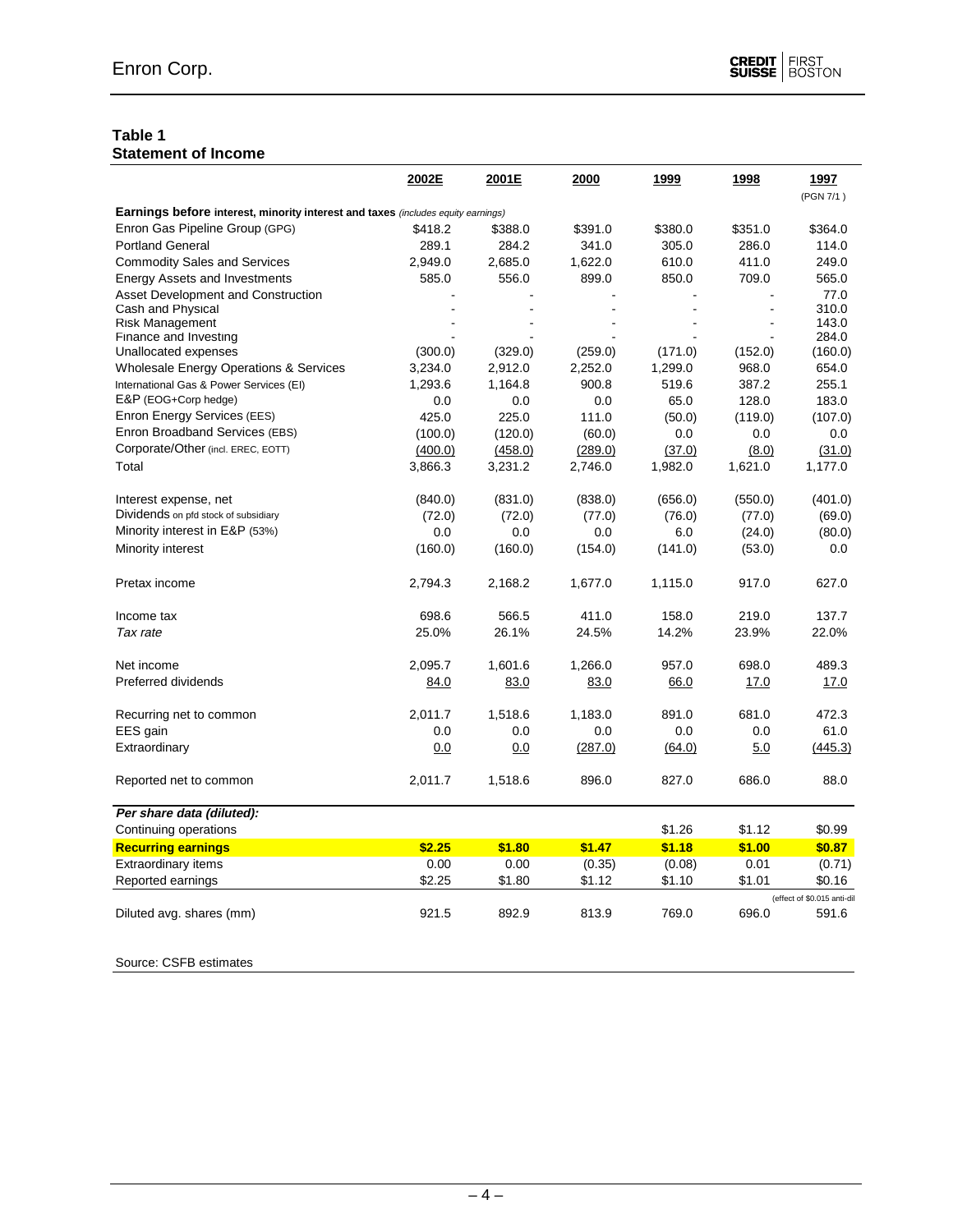## **Table 2**

|                                             | 2002E     | 2001E     | 2000      | 1999      | 1998      | 1997       |
|---------------------------------------------|-----------|-----------|-----------|-----------|-----------|------------|
| Net income                                  | \$2,095.7 | \$1,601.6 | \$1,266.0 | \$957.0   | \$698.0   | \$489.3    |
| DD&A                                        | 875.0     | 850.0     | 855.0     | 870.0     | 827.0     | 600.0      |
| Deferred taxes                              | 349.3     | 283.3     | 207.0     | 21.0      | 87.0      | (174.0)    |
| <b>Exploration expenses</b>                 | 0.0       | 0.0       | 0.0       | 49.0      | 121.0     | 102.0      |
| Take-or-pay recovery                        | 20.0      | 20.0      | 20.0      | 20.0      | 20.0      | 20.0       |
| Operating cash flow                         | 3,340.0   | 2,754.9   | 2,348.0   | 1,917.0   | 1,753.0   | 1,037.3    |
| Operating cash flow per share               | \$3.60    | \$3.10    | \$2.88    | \$2.49    | \$2.52    | \$1.75     |
| Less:                                       |           |           |           |           |           |            |
| Capital expenditures                        | 1,200.0   | 1,200.0   | 2,381.0   | 2,363.0   | 1,905.0   | 1,392.0    |
| <b>Equity investments</b>                   | 500.0     | 500.0     | 933.0     | 722.0     | 1,659.0   | 700.0      |
| Sales of investments (proceeds)             | 0.0       | 0.0       | (494.0)   | (294.0)   | (239.0)   | (473.0)    |
| <b>Business acquisitions</b>                | 0.0       | 0.0       | 777.0     | 311.0     | 104.0     | 82.0       |
| Other investments                           | 0.0       | 0.0       | (303.0)   | 405.0     | 536.0     | 445.0      |
| Pfd dividends                               | 84.0      | 83.0      | 83.0      | 66.0      | 17.0      | 17.0       |
| Common dividends                            | 476.9     | 446.5     | 363.0     | 325.0     | 320.0     | 268.0      |
|                                             |           |           |           |           |           |            |
| Cash requirement                            | 2.260.9   | 2,229.5   | 3.740.0   | 3,898.0   | 4,302.0   | 2,431.0    |
| Cash requirement per share                  | \$2.45    | \$2.50    | \$4.60    | \$5.07    | \$6.18    | \$4.11     |
| Free cash flow                              | 1,079.1   | 525.5     | (1,392.0) | (1,981.0) | (2,549.0) | (1, 393.7) |
| Free cash flow per share                    | \$1.17    | \$0.59    | (\$1.71)  | (\$2.58)  | (\$3.66)  | (\$2.36)   |
| Discretionary:                              |           |           |           |           |           |            |
| Stock issued                                | 0.0       | 0.0       | 307.0     | 852.0     | 867.0     | 0.0        |
| Issuance of subsidiary stock                | 0.0       | 0.0       | 500.0     | 568.0     | 828.0     | 555.0      |
| Preferred stock of subsidiary               | 0.0       | 0.0       | 0.0       | 0.0       | 8.0       | 372.0      |
| Other                                       | 0.0       | 1,187.5   | 327.0     | 139.0     | 13.0      | 0.0        |
| Total cash flow                             | 1,079.1   | 1,713.0   | (258.0)   | (422.0)   | (833.0)   | (466.7)    |
| Total cash flow per share                   | \$1.17    | \$1.92    | (\$0.32)  | (\$0.55)  | (\$1.20)  | (\$0.79)   |
|                                             |           |           |           |           |           |            |
| Cash flow from operating activities exclude |           |           |           |           |           |            |
| Gain on sale of stock by subsidiary         | 0.0       | 0.0       | (146.0)   | (541.0)   | (82.0)    | (195.0)    |
| Regulatory/litigation adjustments           | 0.0       | 0.0       | 0.0       | 0.0       | 0.0       | 0.0        |
| Deferred contract reformation costs         | 0.0       | 0.0       | 0.0       | 0.0       | 0.0       | 0.0        |
| Deferred revenues                           | 0.0       | 0.0       | 0.0       | 0.0       | 0.0       | 0.0        |
| Prepaid information technology services     | 0.0       | 0.0       | 0.0       | 0.0       | 0.0       | 0.0        |
| Net assets from price risk management       | 0.0       | 0.0       | 0.0       | 0.0       | 0.0       | 0.0        |
| Total                                       | 0.0       | 0.0       | (146.0)   | (541.0)   | (82.0)    | (195.0)    |
| per share                                   | \$0.00    | \$0.00    | (\$0.18)  | (\$0.70)  | (\$0.12)  | (\$0.33)   |
|                                             |           |           |           |           |           |            |

Source: CSFB estimates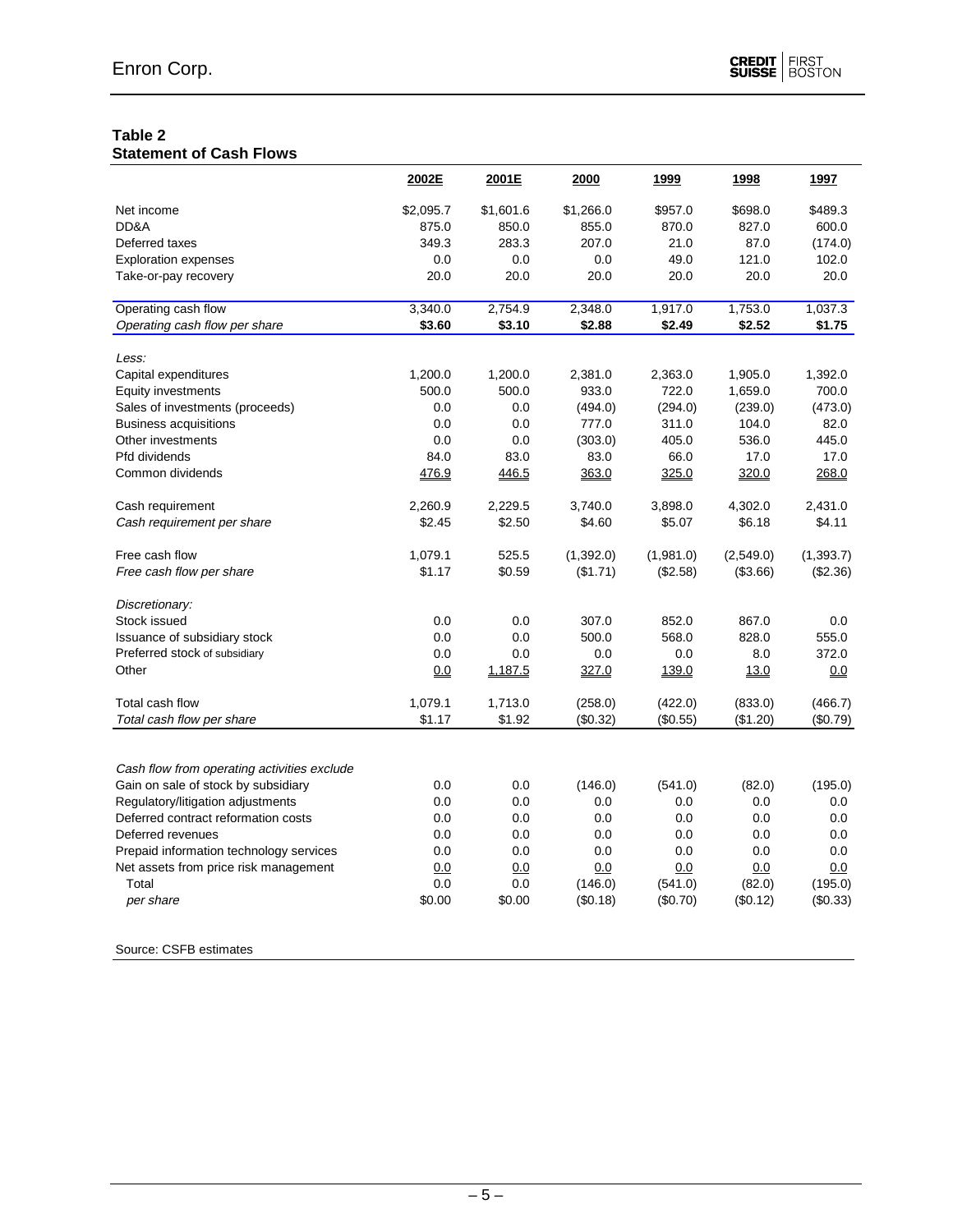#### **Table 3 Statement of Income by Quarter**

|                                                 | 1999     |         |         |         | 2000      |           |           |         | 2001E    |           |         |         |         | 2002E   |           |           |
|-------------------------------------------------|----------|---------|---------|---------|-----------|-----------|-----------|---------|----------|-----------|---------|---------|---------|---------|-----------|-----------|
|                                                 | 1Q       | 2Q      | 3Q      | 4Q      | <b>FY</b> | <b>1Q</b> | <b>2Q</b> | 3Q      | 4Q       | <b>FY</b> | 1Q      | 2QE     | 3QE     | 4QE     | FY        | <b>FY</b> |
| (dollars in millions, except per share amounts) |          |         |         | 560     | 560       |           |           |         |          |           |         |         |         |         |           |           |
| Operating income                                |          |         |         |         |           |           |           |         |          |           |         |         |         |         |           |           |
| Enron Gas Pipeline Group                        | \$126.0  | \$72.0  | \$85.0  | \$97.0  | \$380.0   | \$128.0   | \$77.0    | \$83.0  | \$103.0  | \$391.0   | \$133.0 | \$79.4  | \$61.8  | \$113.8 | \$388.0   | \$418.2   |
| <b>PGN</b>                                      | 92.0     | 56.0    | 52.0    | 105.0   | 305.0     | 105.0     | 62.0      | 74.0    | 100.0    | 341.0     | 60.0    | 58.9    | 70.3    | 95.0    | 284.2     | 289.1     |
| Regulated operations                            | 218.0    | 128.0   | 137.0   | 202.0   | 685.0     | 233.0     | 139.0     | 157.0   | 203.0    | 732.0     | 193.0   | 138.3   | 132.1   | 208.8   | 672.2     | 707.3     |
| <b>Commodity Sales and Services</b>             | 232.0    | 88.0    | 169.0   | 121.0   | 610.0     | 256.0     | 420.0     | 407.0   | 539.0    | 1.622.0   | 785.0   | 630.0   | 630.0   | 640.0   | 2.685.0   | 2,949.0   |
| <b>Energy Assets and Investments</b>            | 136.0    | 325.0   | 240.0   | 149.0   | 850.0     | 220.0     | 55.0      | 305.0   | 309.0    | 889.0     | 59.0    | 140.0   | 177.0   | 180.0   | 556.0     | 585.0     |
| <b>Unallocated Expenses</b>                     | (40.0)   | (50.0)  | (39.0)  | (42.0)  | (171.0)   | (47.0)    | (60.0)    | (82.0)  | (70.0)   | (259.0)   | (89.0)  | (80.0)  | (80.0)  | (80.0)  | (329.0)   | (300.0)   |
| <b>Wholesale Energy</b>                         | 328.0    | 363.0   | 375.0   | 233.0   | ,299.0    | 429.0     | 415.0     | 630.0   | 778.0    | 2,252.0   | 755.0   | 690.0   | 727.0   | 740.0   | 2,912.0   | 3,234.0   |
| <b>Retail Energy Services</b>                   | (39.0)   | (33.0)  | (15.0)  | 37.0    | (50.0)    | 6.0       | 46.0      | 27.0    | 32.0     | 111.0     | 40.0    | 57.5    | 62.5    | 65.0    | 225.0     | 425.0     |
| Communications                                  | 0.0      | 0.0     | 0.0     | 0.0     | 0.0       | 0.0       | (8.0)     | (20.0)  | (32.0)   | (60.0)    | (35.0)  | (30.0)  | (27.5)  | (27.5)  | (120.0)   | (100.0)   |
| Other                                           | 10.0     | (14.0)  | (28.0)  | (5.0)   | (37.0)    | (44.0)    | 17.0      | (128.0) | (134.0)  | (289.0)   | (158.0) | (100.0) | (100.0) | (100.0) | (458.0)   | (400.0)   |
| Total                                           | 533.0    | 469.0   | 507.0   | 473.0   | 1,982.0   | 624.0     | 609.0     | 666.0   | 847.0    | 2,746.0   | 795.0   | 755.8   | 794.1   | 886.3   | 3,231.2   | 3,866.3   |
|                                                 |          |         |         |         |           |           |           |         |          |           |         |         |         |         |           |           |
| Interest income (expense)                       | (175.0)  | (175.0) | (187.0) | (119.0) | (656.0)   | (161.0)   | (196.0)   | (247.0) | (234.0)  | (838.0)   | (201.0) | (210.0) | (210.0) | (210.0) | (831.0)   | (840.0)   |
| Dividends on pfd. stock of subsidiary           | (19.0)   | (19.0)  | (19.0)  | (19.0)  | (76.0)    | (18.0)    | (21.0)    | (20.0)  | (18.0)   | (77.0)    | (18.0)  | (18.0)  | (18.0)  | (18.0)  | (72.0)    | (72.0)    |
| Minority interest in E&P                        | 6.0      | 0.0     | 0.0     | 0.0     | 6.0       | 0.0       | 0.0       | 0.0     | 0.0      | 0.0       | 0.0     | 0.0     | 0.0     | 0.0     | 0.0       | 0.0       |
| Minority interest                               | (39.0)   | (23.0)  | (38.0)  | (41.0)  | (141.0)   | (35.0)    | (39.0)    | (35.0)  | (45.0)   | (154.0)   | (40.0)  | (40.0)  | (40.0)  | (40.0)  | (160.0)   | (160.0)   |
| Total                                           | (227.0)  | (217.0) | (244.0) | (179.0) | (867.0)   | (214.0)   | (256.0)   | (302.0) | (297.0)  | (1,069.0) | (259.0) | (268.0) | (268.0) | (268.0) | (1,063.0) | (1,072.0) |
| Pretax income                                   | 306.0    | 252.0   | 263.0   | 294.0   | 1,115.0   | 410.0     | 353.0     | 364.0   | 550.0    | 1.677.0   | 536.0   | 487.8   | 526.1   | 618.3   | 2.168.2   | 2,794.3   |
| Income taxes                                    | 53.0     | 30.0    | 40.0    | 35.0    | 158.0     | 72.0      | 64.0      | 72.0    | 203.0    | 411.0     | 130.0   | 119.5   | 131.5   | 185.5   | 566.5     | 698.6     |
| Tax rate                                        | 17.3%    | 11.9%   | 15.2%   | 11.9%   | 14.2%     | 17.6%     | 18.1%     | 19.8%   | 36.9%    | 24.5%     | 24.3%   | 24.5%   | 25.0%   | 30.0%   | 26.1%     | 25.0%     |
| Income - continuing operations                  | 253.0    | 222.0   | 223.0   | 259.0   | 957.0     | 338.0     | 289.0     | 292.0   | 347.0    | 1,266.0   | 406.0   | 368.3   | 394.5   | 432.8   | 1,601.6   | 2,095.7   |
| Preferred dividend                              | 4.0      | 19.0    | 19.0    | 24.0    | 66.0      | 20.0      | 21.0      | 21.0    | 21.0     | 83.0      | 20.0    | 21.0    | 21.0    | 21.0    | 83.0      | 84.0      |
| <b>Recurring net income</b>                     | 249.0    | 203.0   | 204.0   | 235.0   | 891.0     | 318.0     | 268.0     | 271.0   | 326.0    | 1,183.0   | 386.0   | 347.3   | 373.5   | 411.8   | 1,518.6   | 2,011.7   |
| <b>Extraordinary items</b>                      | (131.0)  | 0.0     | 67.0    | 0.0     | (64.0)    | 0.0       | 0.0       | 0.0     | (287.0)  | (287.0)   | 0.0     | 0.0     | 0.0     | 0.0     | 0.0       | 0.0       |
| Reported net income                             | 118.0    | 203.0   | 271.0   | 235.0   | 827.0     | 318.0     | 268.0     | 271.0   | 39.0     | 896.0     | 386.0   | 347.3   | 373.5   | 411.8   | 1,518.6   | 2,011.7   |
| Per share data (diluted):                       |          |         |         |         |           |           |           |         |          |           |         |         |         |         |           |           |
| Continuing operations (ex "retail")             | \$0.37   | \$0.30  | \$0.28  | \$0.28  | \$1.24    |           |           |         |          |           |         |         |         |         |           |           |
| Recurring earnings (incl. EES)                  | \$0.34   | \$0.27  | \$0.27  | \$0.31  | \$1.18    | \$0.40    | \$0.34    | \$0.34  | \$0.41   | \$1.47    | \$0.47  | \$0.41  | \$0.44  | \$0.48  | \$1.79    | \$2.27    |
| Extraordinary items                             | (\$0.18) | \$0.00  | \$0.09  | \$0.00  | (\$0.08)  | \$0.00    | \$0.00    | \$0.00  | (\$0.36) | (\$0.35)  | \$0.00  | \$0.00  | \$0.00  | \$0.00  | \$0.00    | \$0.00    |
| Reported earnings                               | \$0.16   | \$0.27  | \$0.35  | \$0.31  | \$1.10    | \$0.40    | \$0.34    | \$0.34  | \$0.05   | \$1.12    | \$0.47  | \$0.41  | \$0.44  | \$0.48  | \$1.79    | \$2.27    |
| Diluted average shares                          | 744.0    | 771.0   | 781.1   | 779.1   | 769.0     | 851.9     | 862.2     | 869.6   | 787.7    | 813.9     | 871.6   | 900.0   | 900.0   | 900.0   | 892.9     | 921.5     |
|                                                 |          |         |         |         |           |           |           |         |          |           |         |         |         |         |           |           |

Source: CSFB estimates